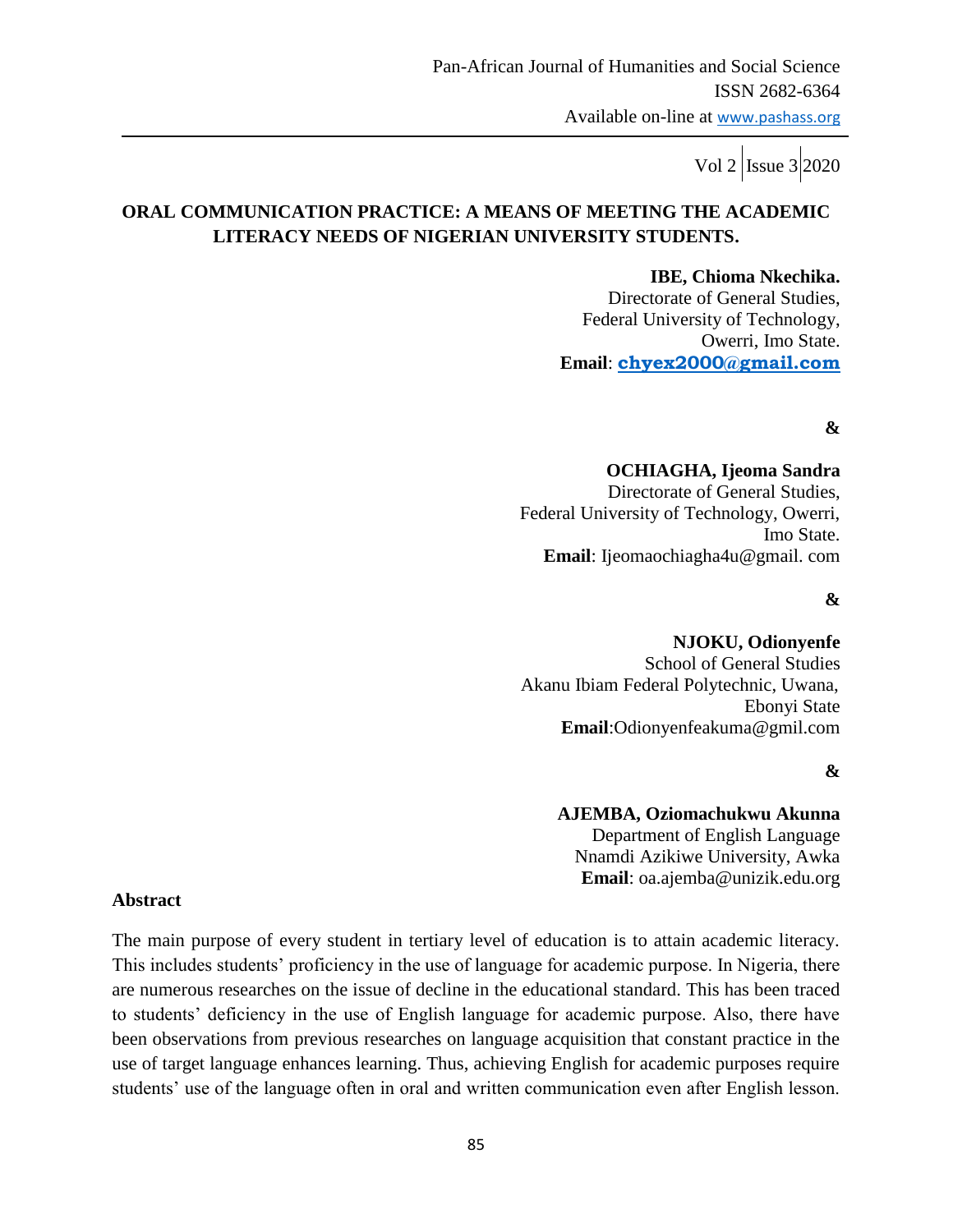Based on this background, this study is a contribution to already existing works on literacy. In this case, the research is set to explore students" oral communication practices outside classroom. Framed with the theory of literacy as a socio-cultural practice, the purpose was to establish the extent students have adapted to the use of English on campus outside English classroom, identify the challenges they have encountered in those interaction and the implication of the challenges on the students' pursuit for academic literacy. With the instrument of questionnaire, data were collected from the 300 students of Federal University of Technology, Owerri. The data were analyzed by using the simple percentage. Based on the findings we recommended that students should be encouraged to use English for oral communication outside classroom interaction to improve proficiency.

Keywords: Literacy, Language Acquisition, Oral Communication, interaction.

# **Introduction**

Previous empirical studies on the use of English in Nigeria have a consensus that the language though used as a second language, plays vital roles in the education system and in official matters. The central role of English language in obtaining education, particularly at the tertiary level, demands students' proficiency in the use of the language for academic achievement. This involves learning (Literacy) and doing something with what is learnt (literacy practices). Doing something with what is learnt is not restricted to classroom situation. The learner is expected to apply what s/he learnt in real world situation (cf Barton and Hamilton, 2000).

Hoadley-Maidment and Mercer (1996) observes in their research, the widespread of English as a medium of communication in higher education. Nigerian higher institutions are not excluded from this observation thus the introduction of Use of English for Academic purposes designed for tertiary education with the aim of building students competence in English Language for academic pursuit.

Meanwhile, Osakwe (2002: 9) citing Pica (1987:4) posits that efficient learning of English as a second language requires students' engagement in social interaction with other users outside the classroom setting. On campus, whether in the classroom or not, students have to learn a set rules for using English and many of which are unwritten. Hence, students are expected to take on a new identity being conscious of the culture (style) of higher education and the language use is part of the culture. The problem is that students have not understood their expectations not only to develop academic writing but to develop academic English. The only way however, is for the students to develop sensitivity to academic environment.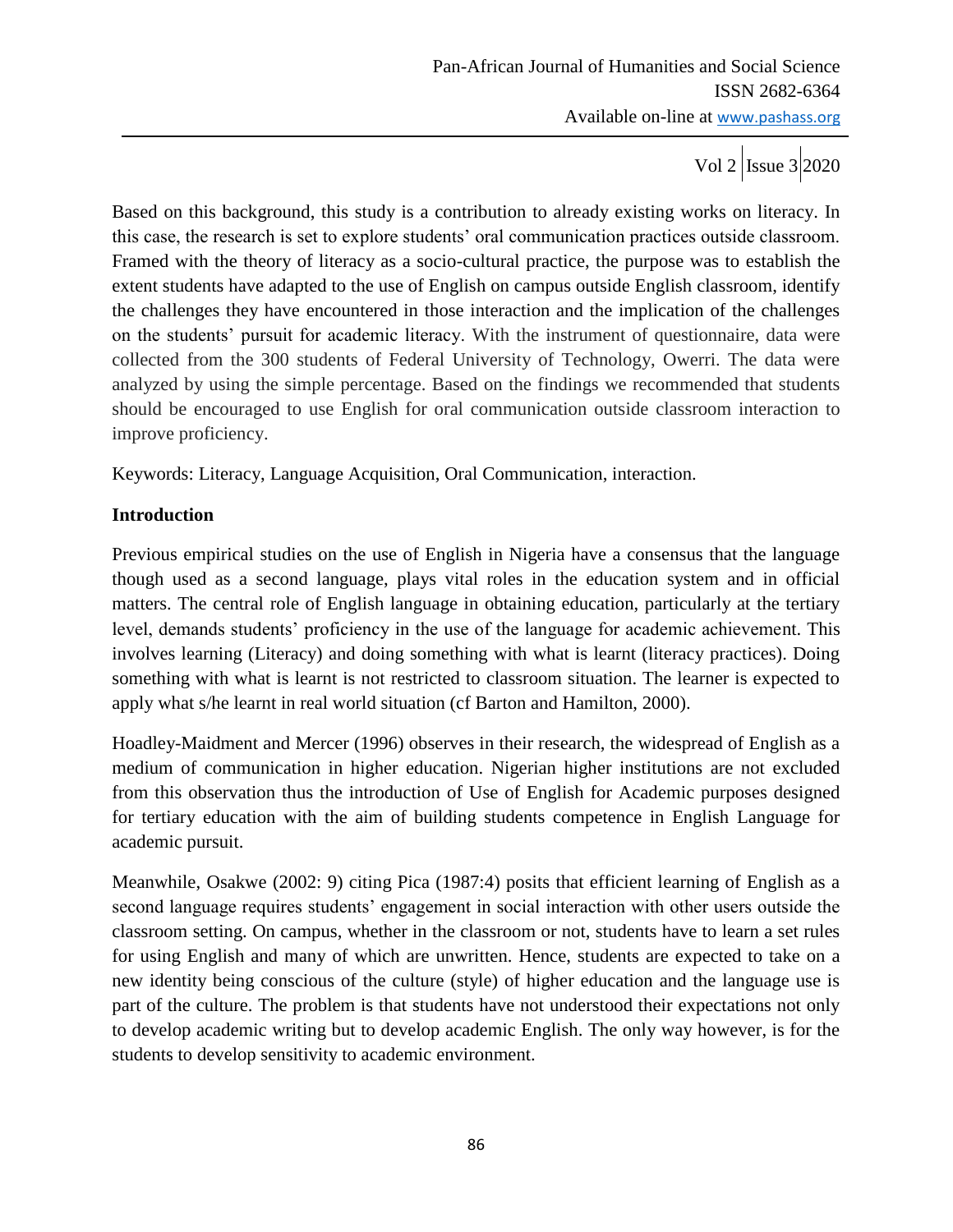Therefore, this study is an addition to already existing submissions on literacy with the aim of establishing the extent students have adapted to the use of English on campus outside English lessons as well as identifying the challenges they may have encountered in those interactions.

At the end of the research the researcher hopes to find answers to the following research questions:

- What are the native languages of students involved?
- What language(s) do students use for communication?
- What instigated the choice of language?
- What challenges do students encounter while using English language for oral communication outside classroom?
- How will oral communication practices help the students in attaining literacy?

## **Statement of the problem**

There is decline in the standard of education in Nigeria and Students have not understood their expectations are not only to develop academic writing but to develop academic English. Although numerous attempts have been made by scholars to revive literacy in Nigeria"s educational system, more has to be done.

## **Aims and Objectives**

- 1. Establish the extent students have adapted to the use of English on campus outside English lessons
- 2. Identify the challenges they may have encountered in those interaction.
- 3. Identify the implication of the challenges on the students pursuit for academic literacy

## **Background to the study**

According to Elizabeth B. Keefe and Susan R. Copeland (2011: 92), the word literacy may appear to be simple, but in actual sense opens up the world of complexity. Initial documentations on literacy believe literacy involves only reading and writing. This conventional definition is still maintained in most English language dictionary. But the world today change, so is the definition of such terms as literacy. Keefe and Copeland cited Lumsford, Moglen, and Slevins (1990:2) assumption that literacy is a right that has been denied an extraordinary number of citizens. What this suggests is that going by the definition of literacy as just acquisition of reading and writing skills excludes a certain group of humanity. Hence the definition of literacy goes beyond reading and writing. According to Article 13 of the UNCRC Convention on the Rights of the Child,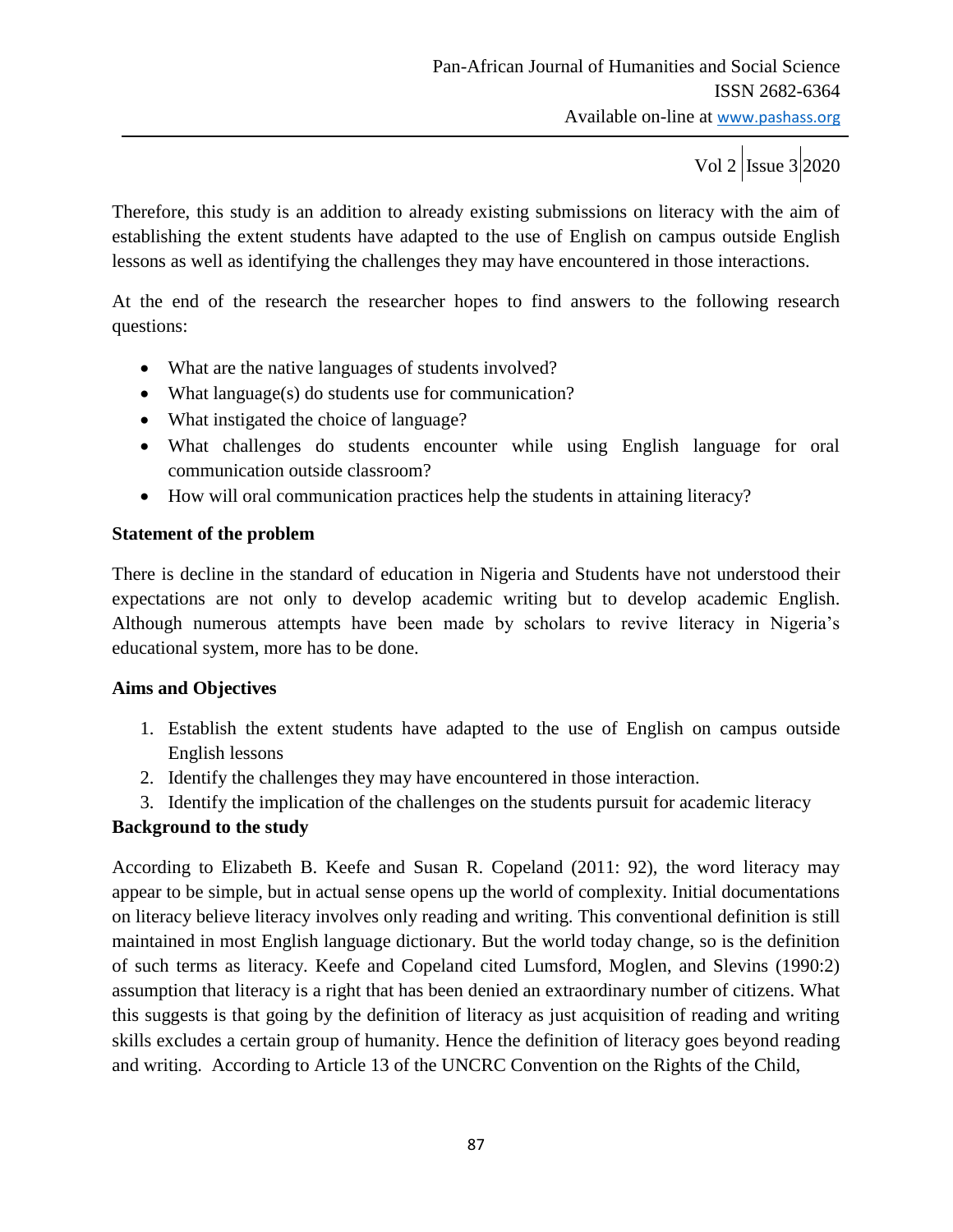The child shall have the right to freedom of expression; this right shall include freedom to seek, receive and impart information and ideas of all kinds, regardless of frontiers, either orally, in writing or in print, in the form of art, or through any other media of the child"s choice

(UNCRC, UNICEF p 4).

This suggests the definition of Literacy as the holistic development of a person"s linguistic capacity to enable him participate proficiently in a social group. To support this claim, The National Literacy Trust as cited in Cambridge assessment 2013, mentions speaking and listening. In their submission, literacy is defined as the ability to read, write, speak and listen well. Hence, literate person has the ability to communicate proficiently with others as well as to understand written information. (Cambridge Assessment 2013:8)

To wrap it up, Barton and Hamilton (2000: 7) cited in (Perry 2012: 54) simply define actual literacy practices as what people do with literacy.

However, there is no universal standard of literacy even though the traits of literacy identified as the vital reason for educational pursuit. (Lawton and Gordon, 1996:138, Cambridge Assessment, 2013: 9).

## **Literacy as a social practice**

The concept of literacy has gained the interest of scholars across discipline. In language for instance, literacy has been viewed from different perspective. Judging from the sociolinguistic perspective, Literacy is a social practice (Perry, 2012:50). In this case, the interest of the sociolinguists is to device ways in which language instantiate culture. (cf Halliday 1973, Hymes 1984, Bakhtin 1986, Gee, 1996, Perry 2012). This explains the relationship between language and culture. Sociolinguists have described the many ways in which language and literacy are patterned according to context — what Bakhtin (1986) referred to as speech genres. Gees (1996) "identity kit" explains the ways in which language is connected with social roles. According to Perry (2012: 53), the theory of literacy as a social practice has been heavily influenced by Streets (1985:433) early work in Iran. Streets theory juxtaposed the autonomous and ideological models of literacy. Autonomous model under which most formal literacy instruction operates involves literacy in strictly technical terms. That is, literacy is assumed to be a set of neutral, decontextualized skills that can be applied in any situation (Perry, 2012: 53). The autonomous model attributes important consequences both to individual cognition and to society through the intrinsic characteristics that literacy is assumed to have. In contrast, the ideological model conceptualizes literacy as a set of practices (as opposed to skills) that are grounded in specific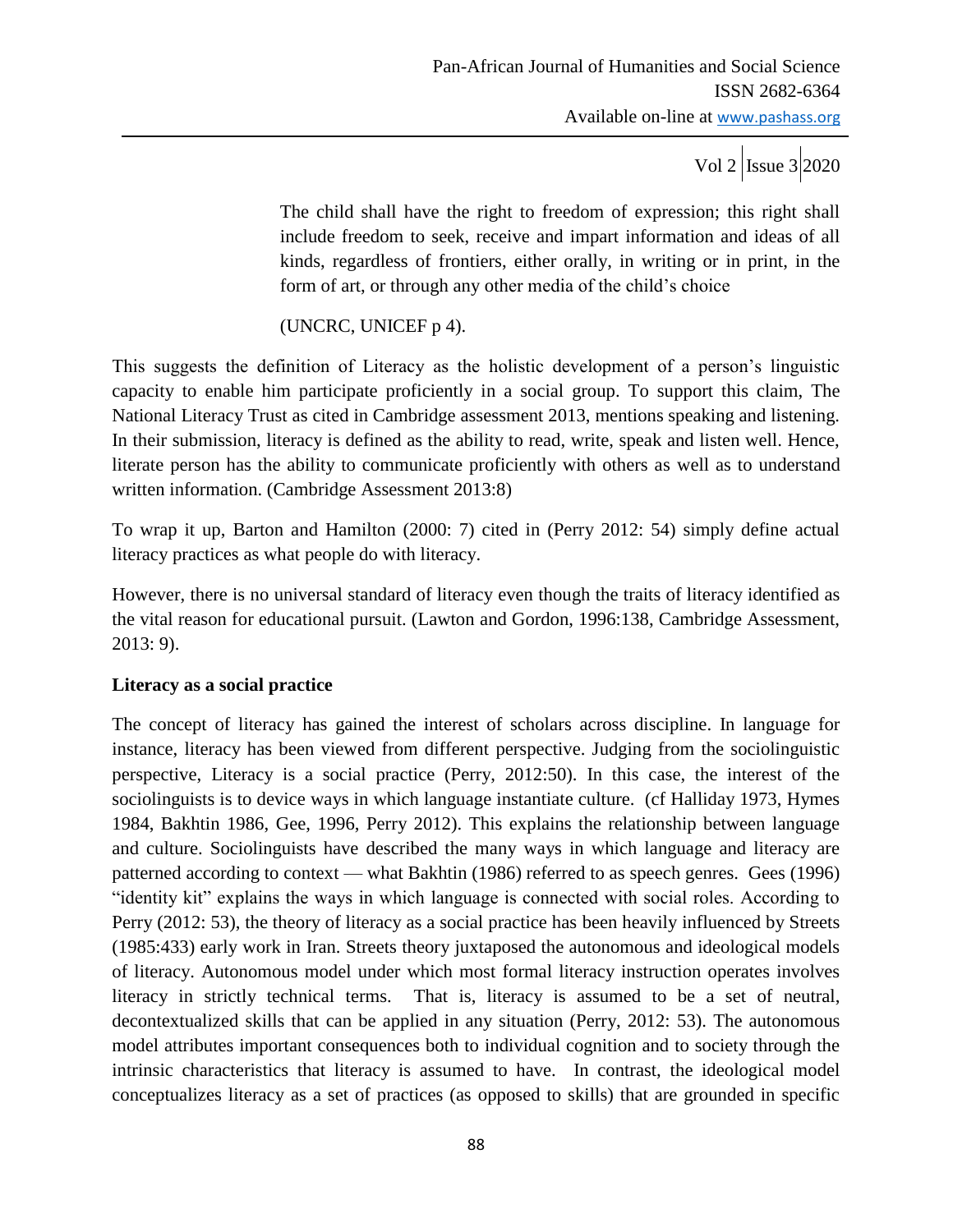contexts and "inextricably linked to cultural and power structures in society" (p. 433). Street in 2003 called it New Literacy Studies (NLS) as it involves recognition of multiple literacies…

Citing Barton and Hamilton (2000), Perry (2012), explains the concepts of literacy events and literacy practices. Literacy events are observable; that is, we can see what people are doing with texts. Practices, in contrast, must be inferred because they connect to unobservable beliefs, values, attitudes, and power structures. Due to the emphasis on literacy events, those who work within this framework of literacy as social practice tend to focus on print and written texts. This study is going to experiment the use of this theory in social practices that involve oral communication in social interaction among students on campus.

## **Research Methodology**

# *Sampled population*

The sampled population for the study was 250 students of Federal University of Technology, Owerri. The students were randomly selected from various departments and various levels (except the student in level 100). The determining factor for selection was that the students were taught the Use of English (GST 101 and 102) in their first academic year in school.

## **Instrumentation and technique**

The instrument for the research was a four item questionnaire. The first item was concerned with finding out the respondent's ethnic group and native language. The second item asked which language the respondent use most often for oral communication on campus. The third item was designed to investigate how often the respondent used English language for oral communication outside English language class and the last item was designed to identify most challenges the respondents encountered while using English for oral communication on campus outside English classroom situation. The data collected from the respondents of the questionnaire were classified and the responses were converted to simple percentages for analysis and discussion.

## **Validity and reliability of the instrument**

The questionnaire was designed and validated by the researcher using experts advice. The questions in the questionnaire were designed to provide answers to the research questions raised. In all, two hundred and fifty (250) questionnaire items were distributed to students who are randomly selected from various departments on campus. All the respondents returned the questionnaire items that were given to them.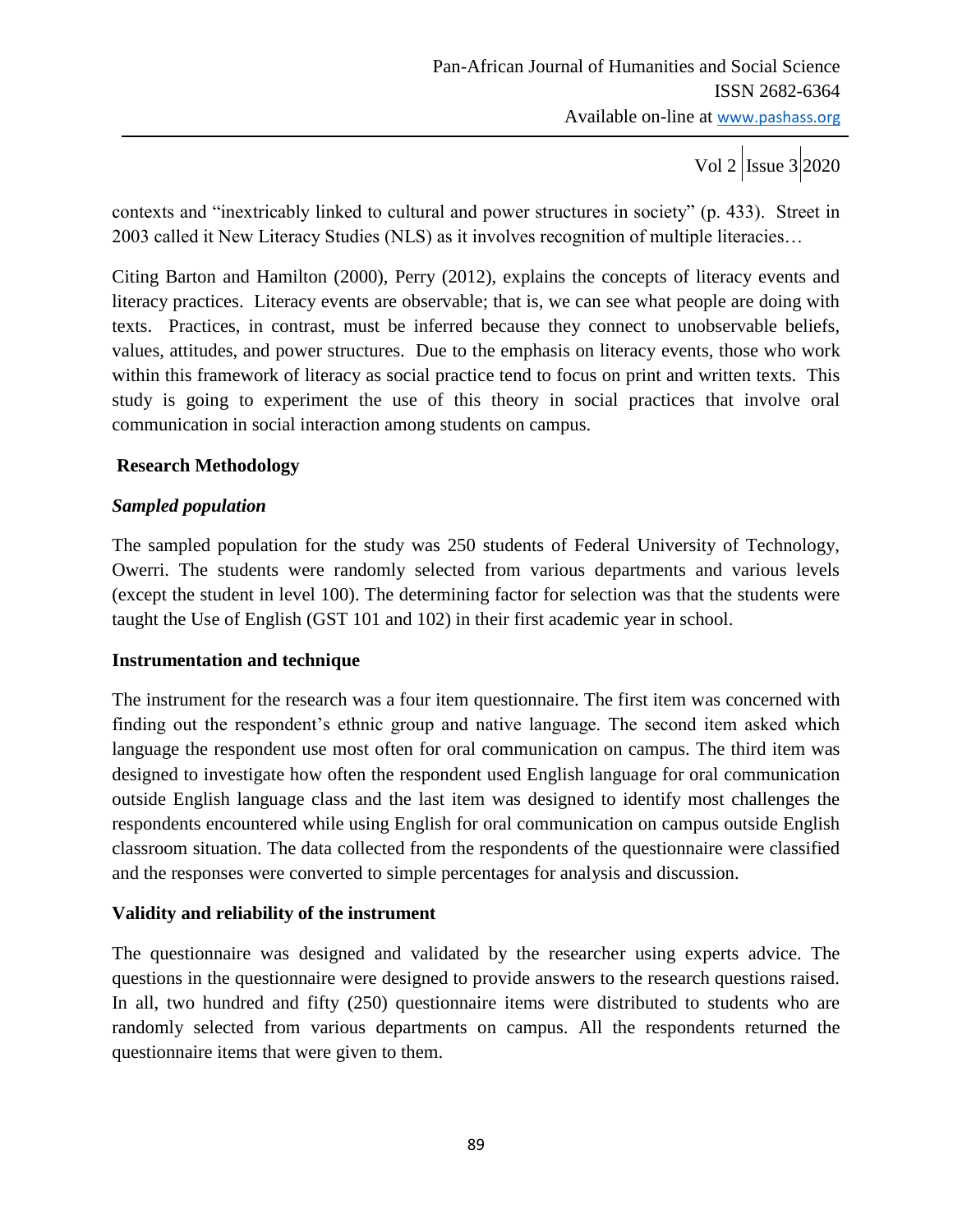#### **Result Analysis and discussion.**

#### **Table 1a: representing the ethnic group of the respondents**

| Language     | <b>Number of respondent</b> | Percentage $(\% )$ |
|--------------|-----------------------------|--------------------|
| Igbo         | 217                         | 86.8%              |
| Hausa        |                             | 0.4%               |
| Yoruba       | 11                          | 4.4%               |
| Others       | 21                          | 8.4%               |
| <b>Total</b> | 250                         | 100%               |

#### **Table 1b: representing the native language of the respondents.**

| Language     | Number of respondent | Percentage $(\% )$ |
|--------------|----------------------|--------------------|
| Igbo         | 217                  | 86.8%              |
| Hausa        | 1                    | 0.4%               |
| Yoruba       | 11                   | 4.4%               |
| Others       | 21                   | 8.4%               |
| <b>Total</b> | 250                  | 100%               |

Table 1a showed that most of the respondents (86.8%) were originally from Igbo ethnic extraction while just 13.2% of the respondents were from hausa, Yoruba and the other ethnic groups. Meanwhile the data presented in table 1b showed that majority of the respondent speak Igbo as their native language. While majority of the respondents predominantly speak Igbo may be linked to the geographical location of the institution where the inhabitants are predominantly Igbo. Even though there are a few respondents speaking other languages, their presence illustrated the multilingual nature of a typical campus in Nigeria.

# **Table 2: Language used often for Oral Communication outside the English class on campus**.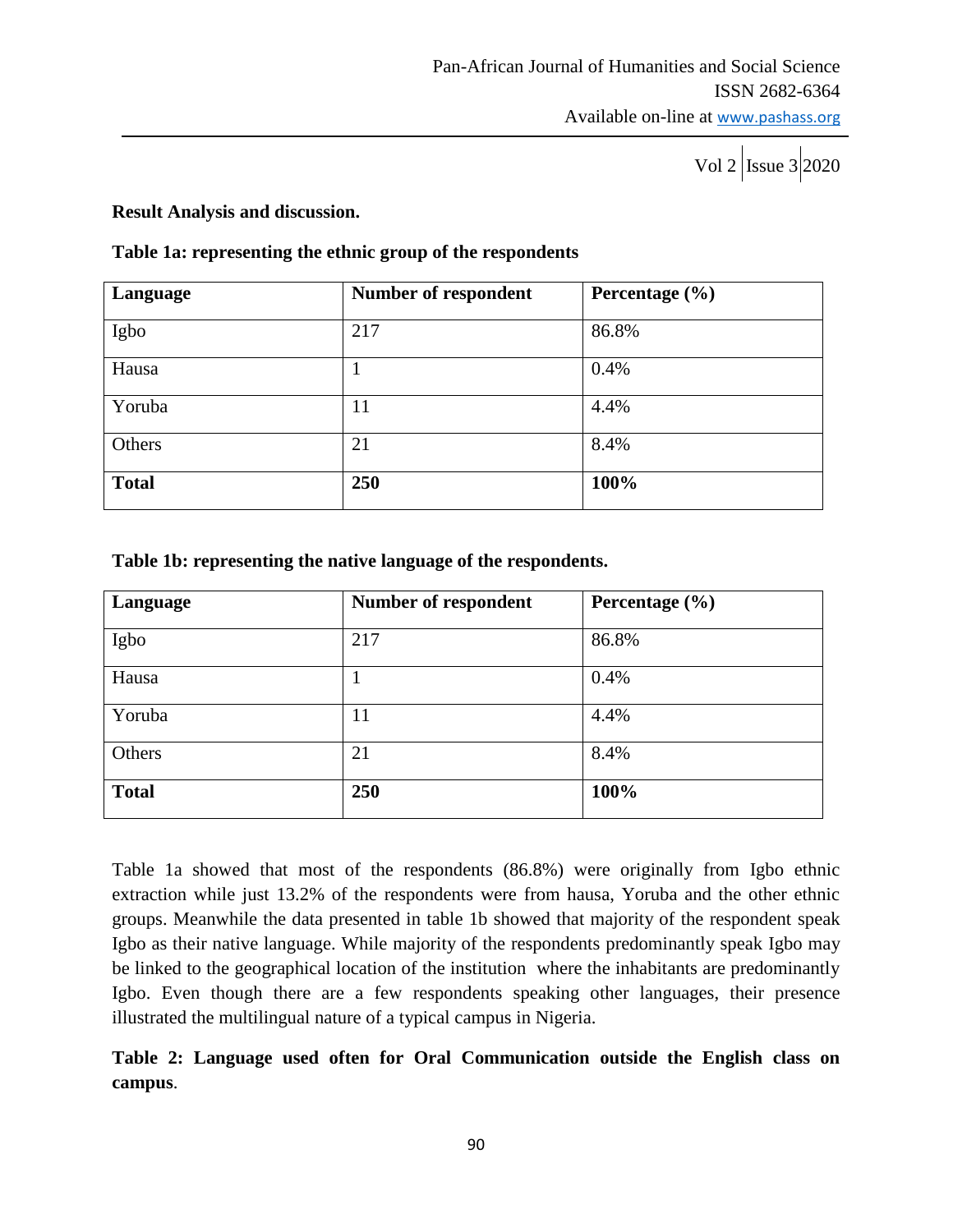| Language     | Number of respondent | Percentage $(\% )$ |
|--------------|----------------------|--------------------|
| English      | 125                  | 50                 |
| Pidgin       | 102                  | 42.58              |
| Igbo         | 12                   | 4.8%               |
| Hausa        | $\theta$             | 0.0%               |
| Yoruba       | 6                    | 2.4%               |
| Others       | $\theta$             | 0.0%               |
| <b>Total</b> | 250                  | 100%               |

The data presented in table 2 showed that 50% of the respondents indicated using English for oral communication outside the classroom on campus. An equally high percentage of respondents (42.58%) indicated using Pidgin for Oral communication outside English class. While 4.8% and 4.4% of the respondents use Igbo and Yoruba respectively for oral communication. Some of the respondents who used Yoruba for oral communication explained that they resorted to speak English language when they communicated with people who are not speakers of Yoruba. However, they predominantly use Yoruba for communication. This result does not come as a surprise knowing that only very few linguistic groups were represented in the study. The surprising aspect of the result is that a relatively high percentage of the respondents use pidgin for oral communication on campus outside English class even when all lectures are taught in English, and all academic and administrative works on campus are done using English. The result showed that though more respondents indicated using English, many still preferred to use pidgin. When asked why they prefer pidgin to English, most of the respondents believe it to be trendy while the others responded that pidgin is easy for communication and it is easily understood by others. This indicates that students prefer to use language which easily gives them access to others.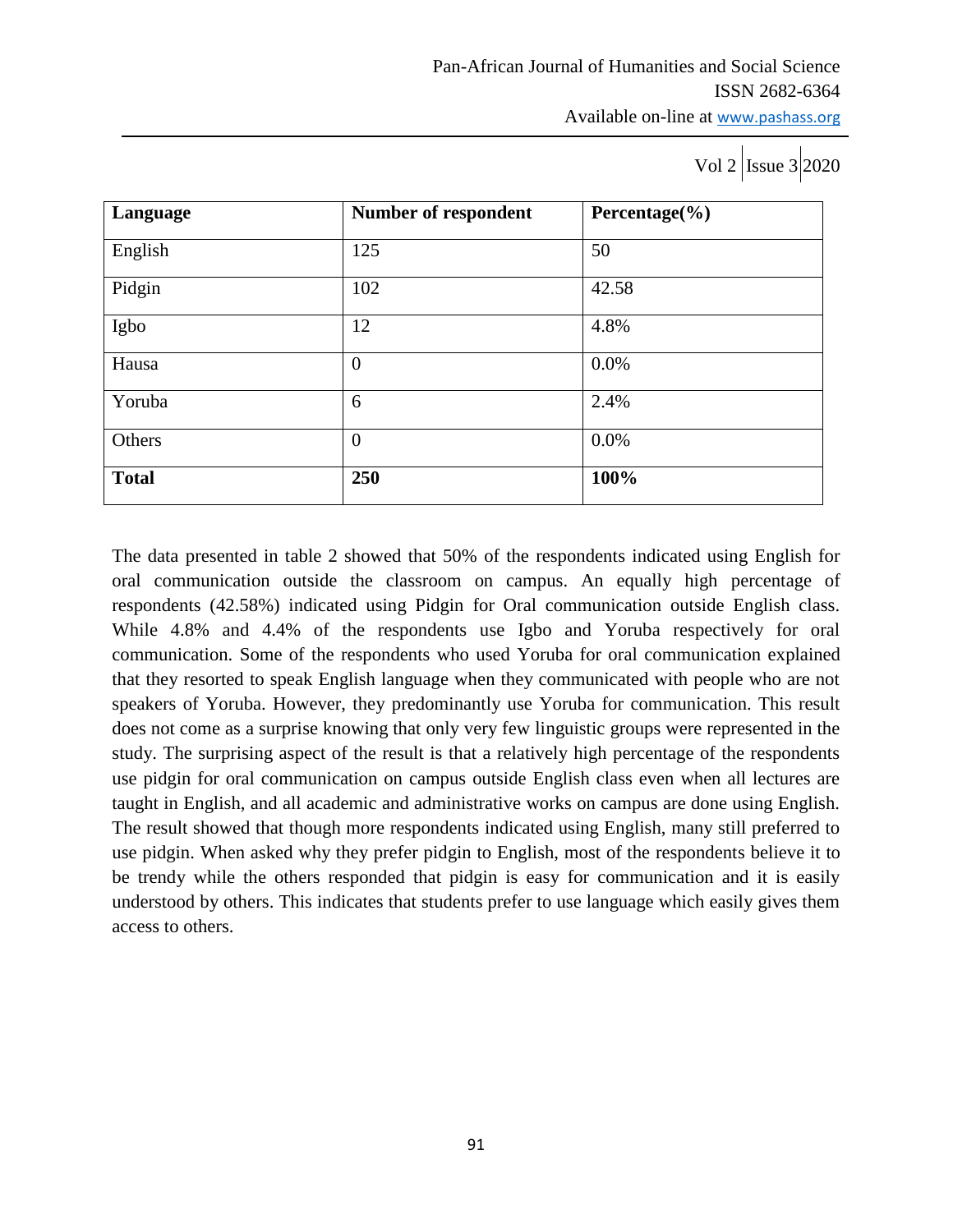**Table 3: how often the respondent used English language for oral communication out English language class**

|                                                 | <b>Very</b>  | <b>Often</b> | someti | never          | <b>Tota</b> |
|-------------------------------------------------|--------------|--------------|--------|----------------|-------------|
|                                                 | <b>Often</b> |              | mes    |                |             |
| Ask questions in departmental course            | 25           | 44           | 89     | 92             | 250         |
| class                                           |              |              |        |                |             |
| contributions to<br><b>Make</b><br>departmental | 49           | 70           | 93     | 38             | 250         |
| course class discussion                         |              |              |        |                |             |
| with classmates<br>discuss assignment           | 21           | 92           | 101    | 36             | 250         |
| outside of class                                |              |              |        |                |             |
| Discuss ideas with lecturers in your            | 46           | 49           | 102    | 53             | 250         |
| department                                      |              |              |        |                |             |
| assignment<br>with<br><b>Discuss</b><br>grades/ | 67           | 79           | 82     | 22             | 250         |
| department in your department                   |              |              |        |                |             |
| <b>Teach other students</b>                     | 62           | 47           | 85     | 56             | 250         |
| In a community-based group meetings             | 10(4)        | 5(2)         | 100    | 135            | 250         |
| on campus                                       |              |              | (40)   | (54)           |             |
| In the hostel                                   | 63           | 70           | 113    | $\overline{4}$ |             |
| For official purposes                           | 178          | 31           | 39     | $\overline{2}$ |             |
| At leisure and other places on campus           | 125          | 107          | 17     | $\mathbf{1}$   |             |

Table 3 showed that the respondents who use English for oral communication on campus outside English classroom situation did so for identifiable reasons. As the table indicated, respondents mostly use English for official matters. However, for oral interaction in community-based group meetings on campus, majority of the respondents indicated that they rarely use English. Various reasons given by respondents in this table have significant implications for language teaching and learning of English as a second language. The reasons reveal the nature of motivation which the respondents have for using English outside the classroom. Even though the indicative that students mostly use the language for official purposes, it is necessary to encourage students to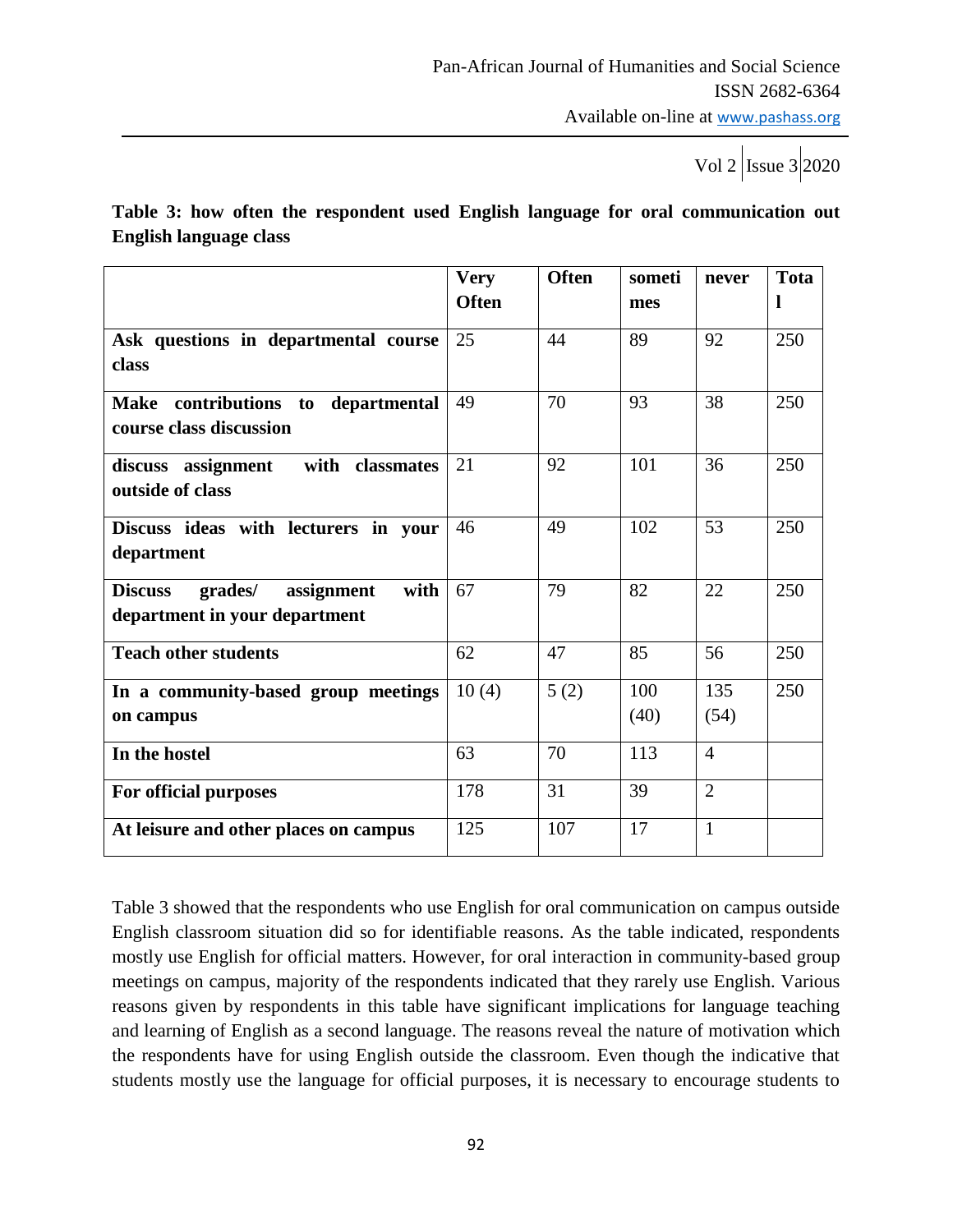use the language in unofficial situation since many of them rarely use it at leisure. The students should know the need to be using the language while they are on campus.

# **Challenges faced by the respondents while using English for oral communication on campus**

The students responded freely to this question which was not in any way controlled. Majority of the respondents gathered indicated that they are afraid of making errors while others related the challenges to their inability to understand certain information. There are still many students who are afraid of using wrong accent. Other challenges are related to grammar, subject verb agreement and not speaking fluently.

Since the respondents were free, many listed not less than three challenges. However, the response that they give indicates generally that they are afraid of making errors. In all, only 1 respondent indicated he did not have problems using English for oral communication.

#### **Conclusion and recommendation**

This research investigated students" oral communication practices and problems in using English. The investigation was conducted through a four item questionnaire administered on two hundred and fifty students of Federal University of Technology, Owerri. The students were randomly selected from various departments and various levels.

Findings from this study indicate the multilingual nature of classes in high institutions in Nigeria. They also show that while students used English for oral communication outside classroom, a close to average percentage also uses pidgin for the same purpose. This particular finding calls for worry since it has been established that proficiency in second language learning is determined by a high frequency of use and exposure to the second language. If many students limit the use of English to only English classroom time, the result would ultimately mean low performance in both English and other courses which rely on English language as their medium of instruction. The findings of this study also show that the respondents are differently motivated in their use of English on campus. Many were concerned about others understanding them since people have different native languages. However, most of the students were instrumentally motivated since they are compelled to use the language for official purposes.

Following this findings, the following recommendations are made

1. Students should be encouraged to use English for outside classroom interaction to improve proficiency.